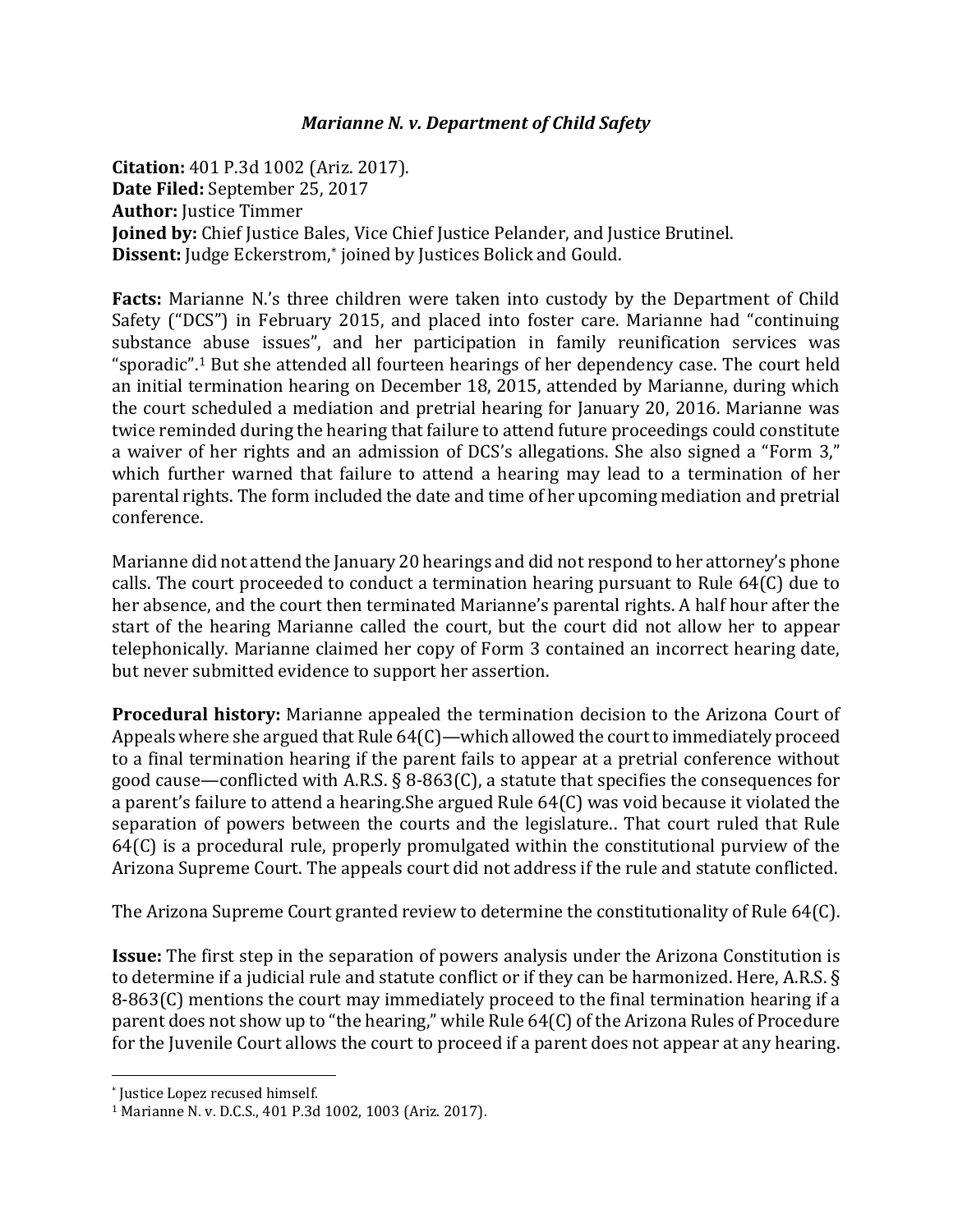Does the statute, when it only refers to the initial hearing in a motion-initiated matter, conflict with the juvenile court rules which allow the court to find a parent waived his or her legal rights when failing to attend a pretrial conference in a petition-initiated matter?

**Holding:** No, Rule 64(C) does not conflict with the statute. By looking at the legislative intent, it is clear that A.R.S. § 8-863(C) was not meant to limit the ability of the courts to go forward after a failure to appear. The rule and statute can be harmonized, with the rule creating an additional procedural framework. The court may immediately go forward with the termination proceeding if a parent does not appear at any initial hearing, pretrial conference, status conference, or termination adjudication hearing.

**Disposition:** The juvenile court's termination of Marianne's parental rights is affirmed, and the court of appeals' opinion is vacated because it reached its holding on different grounds.

**Rule:** If a parent fails to attend a hearing, no matter if the parental-termination proceedings were initiated by either motion or petition, the court may immediately terminate parental rights.

## **Reasoning:**

- **The Rule and Statute Can Be Harmonized:** The court avoided the question of whether the rights in Rule 64(C) may be substantive, because the rule could be harmonized with A.R.S. § 8-863(C).<sup>2</sup> It was within the Arizona Supreme Court's power to create the framework for court procedure, and nothing in the statute prevented the court from creating a rule to convert a hearing into a termination adjudication hearing.<sup>3</sup> The statute only prompts the court to "go forward" to a termination hearing when a parent does not attend the initial hearing. <sup>4</sup> The statute does not prevent the court from promulgating rules for juvenile courts to "go forward" in other situations.<sup>5</sup>
- **There Is No Logical Reason for Treating Motion-Initiated and Petition-Initiated Proceedings Differently:** "Whether the case is initiated by petition or motion, when a parent fails without good cause to attend a pretrial conference, proceeding to termination provides a strong incentive for attendance and prevents delay in the resolution of the child's status."<sup>6</sup> Dependent children are equally in need of finality whether or not the proceedings were initiated by petition.<sup>7</sup> The court determined the legislature's intent was to fill a loophole exposed by *Don L.*, which held juvenile courts lacked authority to use a parent's failure to attend as the reason to sever parental rights by default.*<sup>8</sup>*

<sup>4</sup> *Id.* at 1006.

<sup>7</sup> *Id.*

 $\overline{\phantom{a}}$ <sup>2</sup> *Id.* at 1006.

<sup>3</sup> *Id.* at 1006–07.

<sup>5</sup> *Id.* at 1006–07.

<sup>6</sup> *Id.* at 1007–08.

<sup>8</sup> *Id.* (citing Don L. v. Ariz. Dep't of Econ. Sec., 975 P.2d 146 (Ariz. Ct. App. 1998).